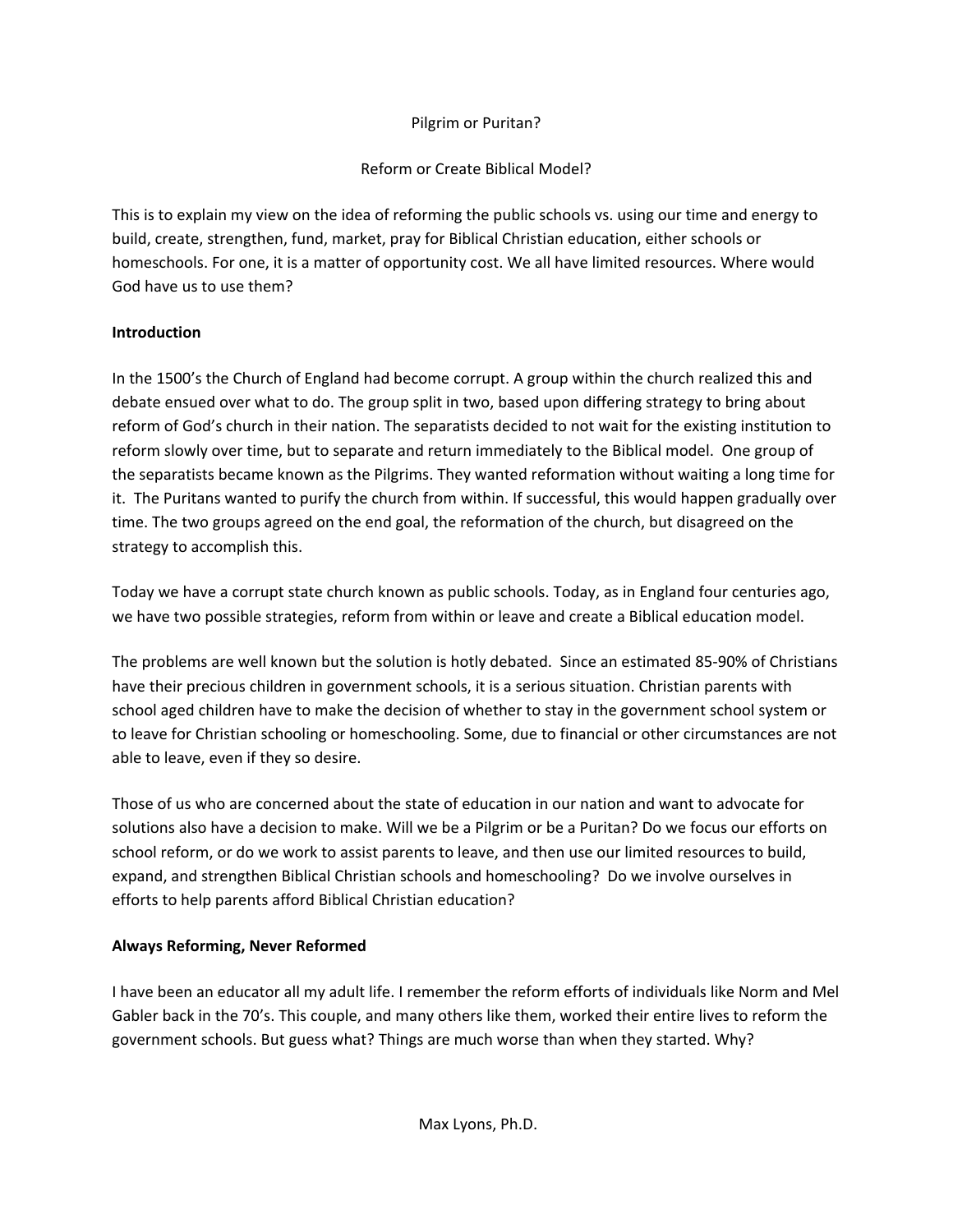Think about it. This is what the government educational system controls: the money (up to \$1 trillion per year), the education and training of the teachers and administrators, the certification process, the teaching license process, the teachers' continuing education, the boards of education, the local, state and federal educational departments, the curriculum writing and development. In short, the educational bureaucracy controls every aspect of the worldview (overall theological framework), philosophy (why we do what we do), the curriculum (what we use) and the methodology (how we teach). They control who will teach, what they will teach, and how they will do it. Yet, they pay for it with our tax dollars. They have the authority to control every aspect of the process. They even control much of the reform effort and budgets! What possible influence can the average person have over this?

You will have just as much success in trying to reform for example, the IRS, the Federal Reserve, the Department of Health and Human Services, or the Labor Department. These are government beauracracies that have the money and authority to do what they do, and education is only slightly different. Granted, you may be able to have some impact as a school board member or an active parent in your child's school, but you will not be able to change the things at the root of the problem.

There have been government school reform efforts since the inception of government schools, yet these schools as a whole continue to decline both academically and most importantly spiritually and morally. If you want objective evidence of the established fact that government schools produce students with a humanistic/socialistic worldview, check out the worldview test results compiled by the Nehemiah Institute. However well intentioned, the reform movement of public schools only perpetuates the idea that they should exist in the first place. When will we realize that it is futile to try and reform something that is so blatantly anti-Biblical?

I do not question the sincerity and motivation of those advocating "reform public school" for they are very sincere. They truly want what is best for all children, teachers and administrators. I have many personal friends who have been and are part of the reform movement. I don't question their motives, but wish they understood and embraced the jurisdictional argument, that education belongs under the authority of parents, not the civil government. This would undoubtedly change their views on the efficacy of reform efforts.

#### **Education: Who's Jurisdiction?**

In brief, this is the jurisdictional argument for completely private, parent controlled education:

 Education is the sole responsibility and proper jurisdiction of parents (Deut. 6:6-8, Psalm 78, Ephesians 6:4). Nowhere in the Bible or our Federal Constitution is the government mandated or even permitted to educate children.

Government education by definition is not in accordance with the principles of the Bible. The philosophy, curriculum and methodology of government education are all according to the "philosophy of the world and not of Christ" (Colossians 2:8). How can parents who are commanded to train up their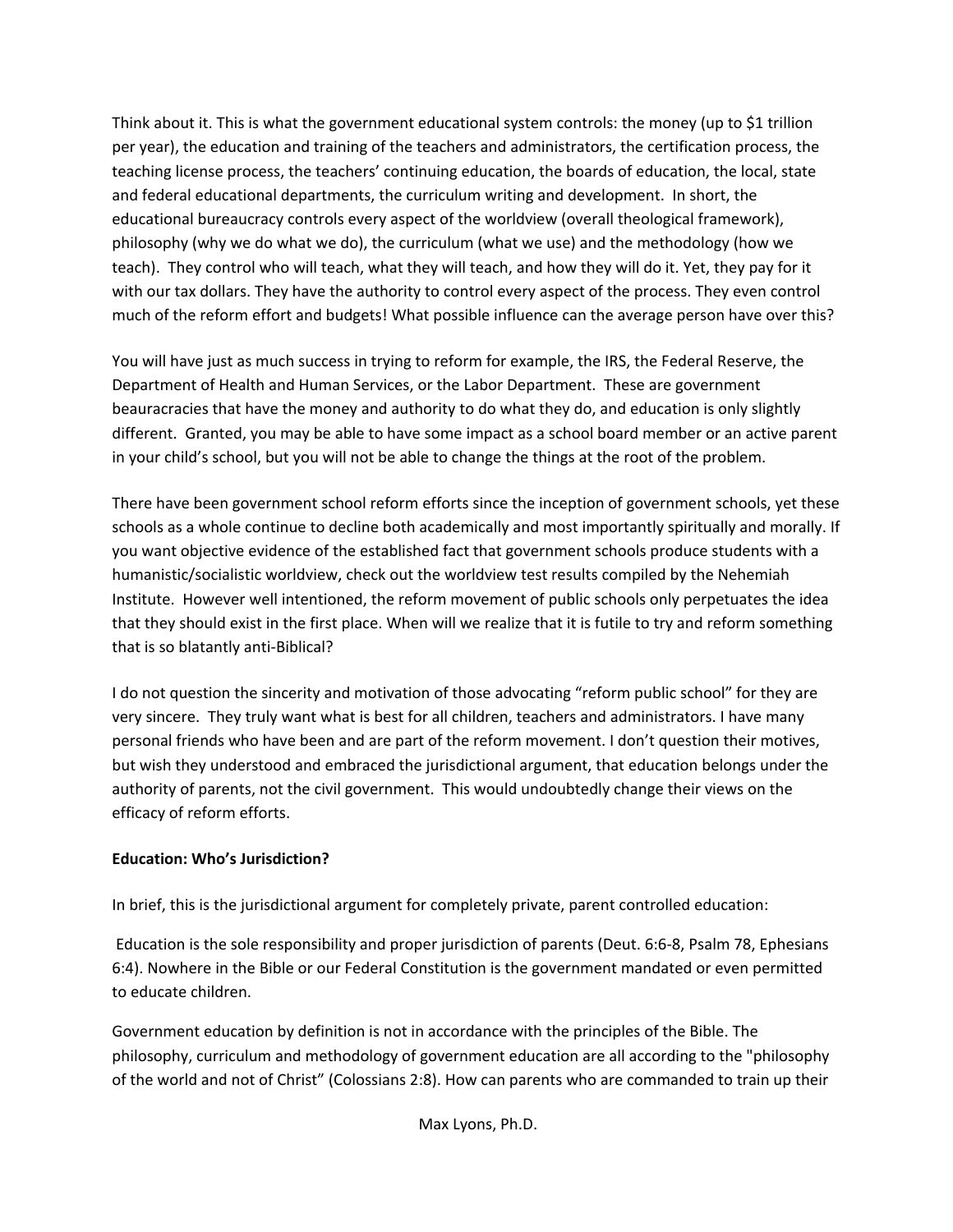children in God's way and law, and to teach Biblical truth in every area of life, fulfill their obligation before God in this system? It is impossible.

## **Reform does not insure God's Model**

Finances are often the main hindrance to parents removing their children from government schools and placing them in a Christian school or homeschooling them. Many parents feel trapped in government schools because they are already funding them through their taxes, and they lack the financial resources to make another choice. For these parents, government schools are the only option, so they believe that reforming them is their only opportunity to make a difference for their own children and for the children of others. School reform though, is not an ultimate solution to the problem.

Consider this analogy. Abortion should first be made unthinkable, then illegal. Until this happens it is ok to incrementally push back against abortion by insuring that women are protected against harm as much as possible in abortion centers. It is right to work for clean facilities, with well trained personnel who follow proper medical standards. However, the ultimate goal is not clean, safe, abortion centers, but the **elimination of abortion centers**. In the same way it is ok to work for some types school choice. The best three types of choice are those which remove authority and money from civil government and give it to parents: (1) state tax credit programs, and (2) educational savings accounts funded by private funds. But these **incremental steps are not the ultimate goal**. The complete privatization of education is the goal. That is what the Bible clearly teaches. For details on this point see chapter five of my book *Government Takes All…What's Left for Me?* 

Israel Wayne, President of Family Renewal Ministries, summarizes:

"Many Christians feel that we need to reform the public school system. However, we can only justly "re-form" what Christ has formed. Some institutions, like the church and the family, should be reformed when they experience decay. Other institutions, like street gangs, brothels, and opium dens should not be reformed; they should be abolished. God never had anything to do with creating socialistic government-controlled schools. Trying to reform them is a work of futility. We don't need a more conservative form of socialism, versus a liberal form of socialism. The problem is with the socialism, not the degree."

One could also argue that the Christian teachers and Christian students in the government schools are what allow the system to be sustained. If all Christians in America would move from government to Christian education, the government system would either collapse, or be greatly diminished. Imagine if instead of the current 85% in government schools and 15% in private education, those numbers were reversed! We can ask God to hasten this vision.

# **Separation of School and State Needed**

If the government school is based on a worldview (i.e. religion), and it is, then what we really need is not reform, but a separation of school and state.